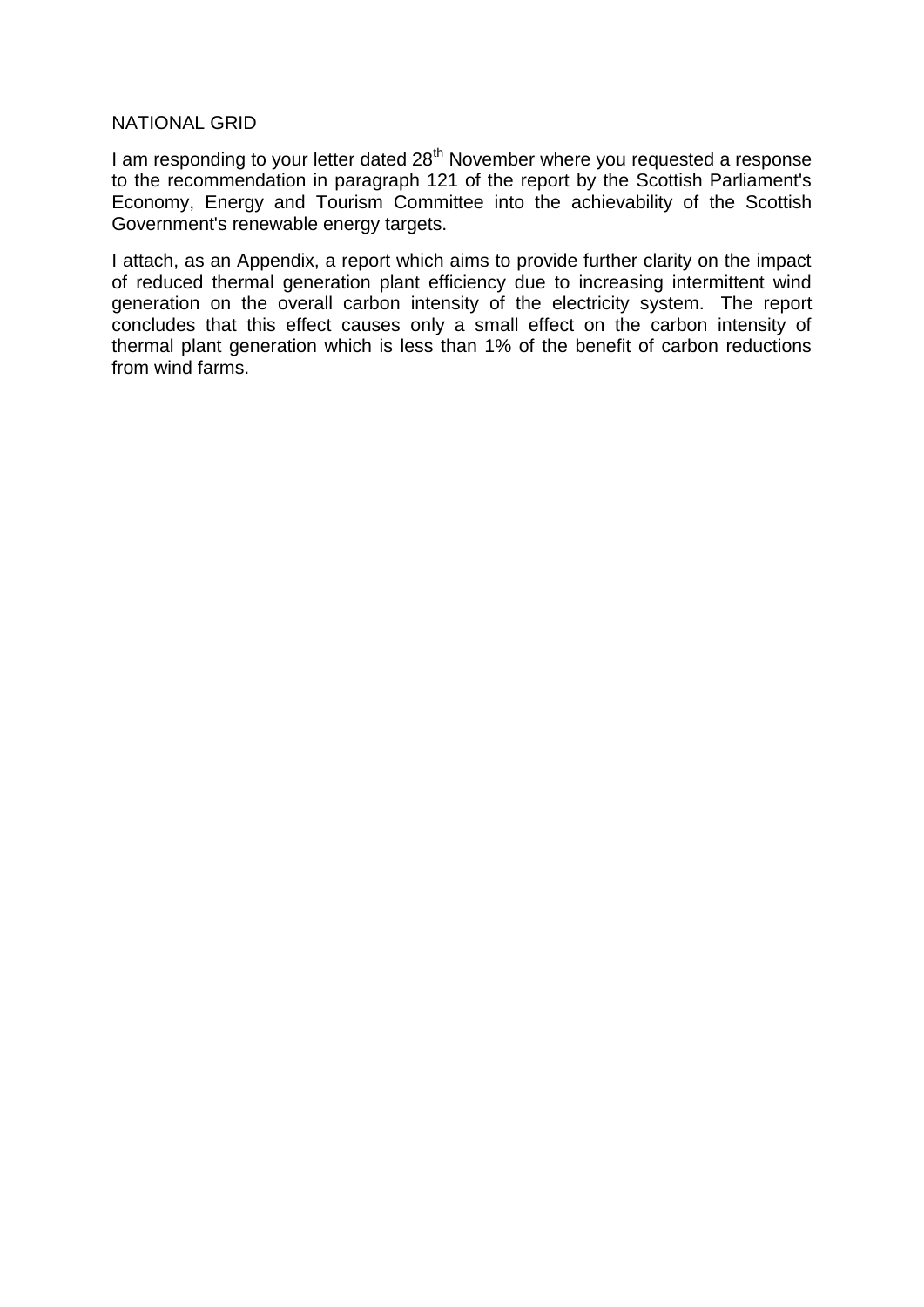## **APPENDIX**

**The Committee further seeks clarity from National Grid and the UK Government on whether "reducing the carbon intensity" of the grid takes account of electricity which is generated from thermal plant but, due to despatch decisions, does not make it as far as the grid, whether this is expected to be a continuing issue and, if so, for how long?"**

This response is provided on behalf of National Grid which owns and operates the high voltage electricity transmission system in England and Wales and, as National Electricity Transmission System Operator (NETSO), operates the Scottish high voltage and offshore transmission system. National Grid also owns and operates the gas transmission system throughout Great Britain and through our low pressure gas distribution business we distribute gas in the heart of England to approximately eleven million offices, schools and homes.

In Great Britain, our primary duties under the Electricity and Gas Acts are to develop and maintain efficient coordinated and economical systems and also facilitate competition in the generation and supply of electricity and the supply of gas. Our activities include the residual balancing in close to real time of the electricity and gas markets.

### **Summary**

The intermittency of wind farms have a small effect on the carbon intensity of the remaining electricity system (e.g. thermal plant). Over the period studied it is estimated that the benefit in carbon dioxide reductions from wind farms was offset by 0.081% due to this effect. The scale of this reduction in benefit is dependant on whether coal or gas is the marginal fuel for electricity generation.

### **Introduction**

1

Electricity Suppliers purchase electricity that they forecast their customers will use from Generators. Generators notify their consequent expected output profile to the NETSO and self-dispatch their plant to meet this profile. If necessary, the NETSO accepts bids and offers<sup>1</sup> from Generators to alter their output to ensure that actual electricity demand is met in real time. In addition the NETSO ensures that there is an appropriate amount of generating capacity (reserve) above and below forecast demand. This capacity ensures that the system remains secure, within a defined set of criteria, if the demand turns out to be higher or lower than forecast, if there are generation losses, if there are demand losses

e.g.: pumping demand) or if the output from the wind farm<sup>2</sup> fleet turns out to be higher or lower than forecast.

A proportion of reserve is either committed or stood down ahead of real time (Contingency Reserve); a proportion of reserve is held on unsynchronised plant

<sup>&</sup>lt;sup>1</sup> Bids and offers are tendered by Generators to the NETSO specifying the price they would be paid for the energy if the NETSO wished to decrease or increase the output of the Generator

 $2$  Wind farms are the only form of intermittent generation to have achieved the scale to warrant holding reserve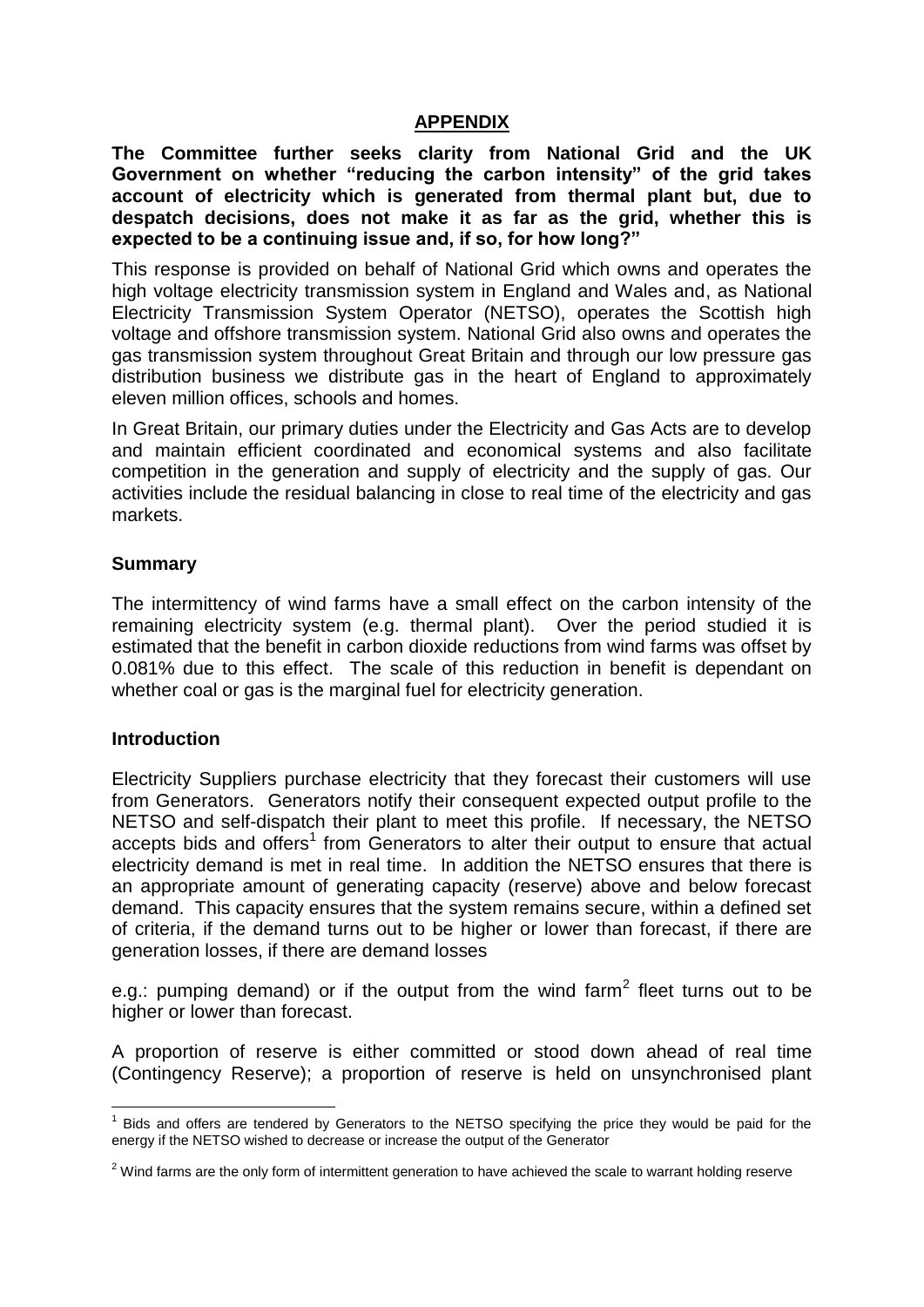(Short Term Operating Reserve); a proportion of reserve is held on synchronised plant (Regulating Reserve); a proportion of reserve is set aside to ensure frequency response requirements are met in real time.

To quantify wind generation impacts the carbon intensity of the remaining generation fleet, the following analysis has been carried out:

- 1. Direct carbon emissions reduction estimated through the total volume of energy generated by wind farms.
- 2. Volume of gas used by Generators compared with the amount of electricity generated over time to determine whether the intermittent nature of wind generators' output has affected the carbon intensity of the generation fleet.
- 3. Calculation of indirect carbon emissions arising from energy generated by Short Term Operating Reserve that is estimated to be due to real time wind output being less than forecast.

National Grid's system operator activities are principally concerned with energy transmission and balancing; although our response is primarily conveyed in these terms, estimations of carbon intensity have been included for illustration purposes. Note that in accordance with the Transmission Licence, National Grid does not own any Generation Stations.

# **1. Volume of energy generated by wind farms**

The volume of energy generated by wind farms in Great Britain is shown in **Table 1**. This has been broken down into the three most recent six monthly periods. If the wind farms that generated this energy had not been constructed this energy would have been generated by what would have been the next most economic generator. From October 2011 to September 2012 this would likely have been a Combined Cycle Gas Turbine  $(CCGT)^3$ . From April 2011 to September 2011 the marginal generator could equally have been a CCGT or a coal fired generator<sup>4</sup>. An average carbon intensity for gas and coal has been used for this period. It is assumed that CCGT's emit 392 tonnes  $CO<sub>2</sub>/GWh<sup>5</sup>$  and coal fired generators emit 912 tonnes CO<sub>2</sub>/GWh<sup>5</sup> of electricity generated.

<sup>&</sup>lt;u>.</u> <sup>3</sup> Fig F2, National Grid Winter Consultation Report 2012/13, <http://www.nationalgrid.com/uk/Electricity/SYS/WinterOutlook/>

<sup>&</sup>lt;sup>4</sup> Fig F2, National Grid Winter Outlook Report 2012/13, <http://www.nationalgrid.com/uk/Electricity/SYS/WinterOutlook/>

<sup>&</sup>lt;sup>5</sup> Provisional carbon dioxide emission figures for 2011, from Table 5A, 2012 Digest of UK Energy Statistics, <http://www.decc.gov.uk/en/content/cms/statistics/publications/dukes/dukes.aspx>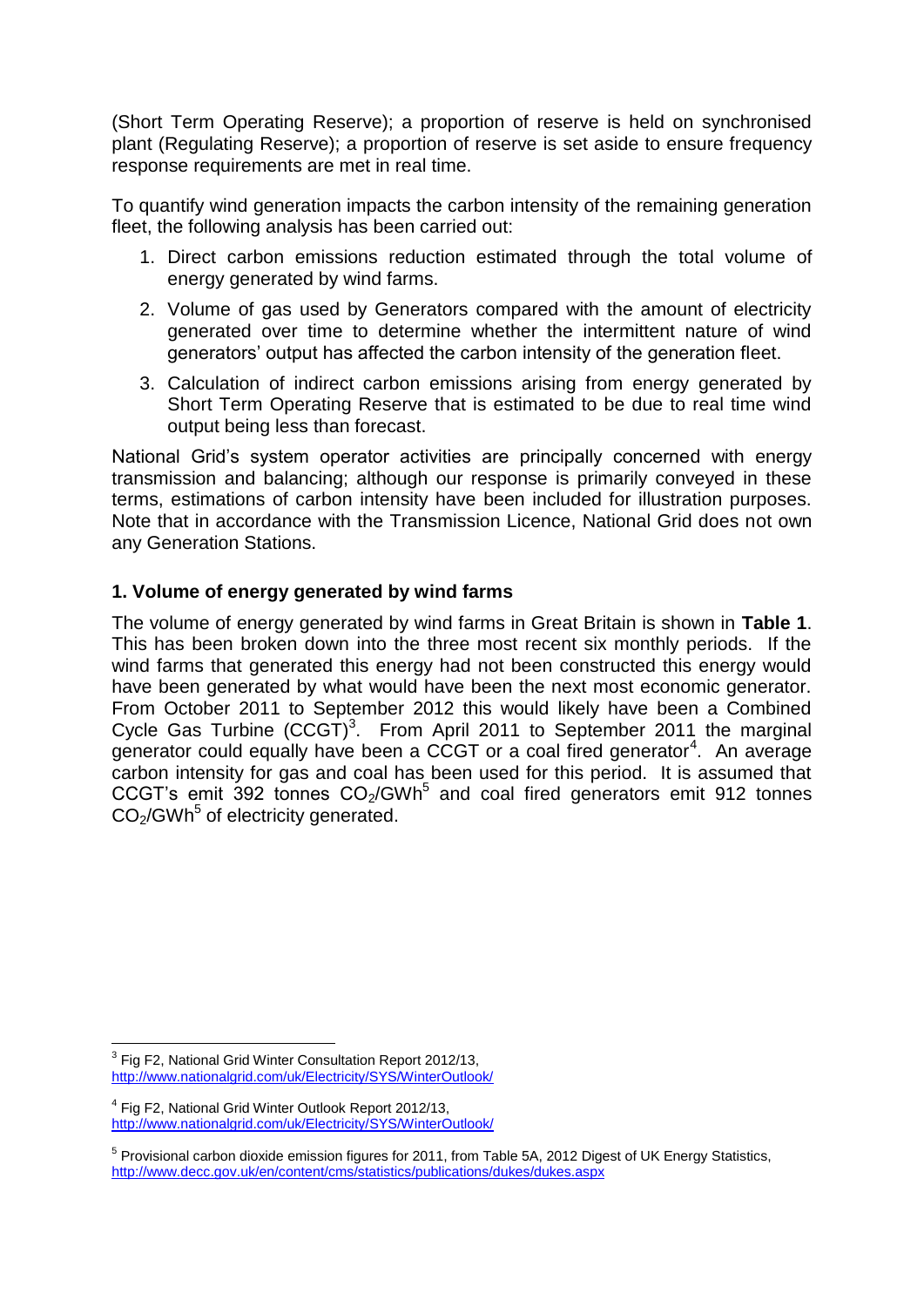# **Table 1 – Volume of energy generated by wind farms in GB and estimated consequent reduction in CO<sup>2</sup> emissions**

| Period                      | Estimated<br>energy<br>generated<br>by small<br>wind<br>farms <sup>6</sup><br>(GWh) | Energy<br>generated<br>by large<br>wind<br>farms<br>(GWh) | Total<br>estimated<br>energy<br>generated<br>by wind<br>farms<br>(GWh) | <b>Estimated</b><br>carbon<br>intensity of<br>displaced<br>generation<br>(tonnes<br>CO <sub>2</sub> /GWh | <b>Estimated</b><br>reduction<br>in $CO2$<br>emissions<br>(tonnes) |
|-----------------------------|-------------------------------------------------------------------------------------|-----------------------------------------------------------|------------------------------------------------------------------------|----------------------------------------------------------------------------------------------------------|--------------------------------------------------------------------|
| Apr $11 -$ Sep<br>11        | 2,174                                                                               | 3,841                                                     | 6,015                                                                  | 652                                                                                                      | 3,920,000                                                          |
| Oct $11 - \text{Mar}$<br>12 | 2,999                                                                               | 7,047                                                     | 10,046                                                                 | 392                                                                                                      | 3,940,000                                                          |
| Apr $12 -$ Sep<br>12        | 2,193                                                                               | 5,453                                                     | 7,646                                                                  | 392                                                                                                      | 3,000,000                                                          |
| 18 month<br>total           | 7,336                                                                               | 16,341                                                    | 23,707                                                                 |                                                                                                          | 10,900,000                                                         |

### **2. Analysis of the effects on carbon intensity on the remaining generation fleet due to the intermittent nature of wind**

Half-hourly or Daily Data on the efficiency of thermal generation stations is not readily available. Therefore, for this analysis an approximation of the efficiency of gas fired plant has been made by analysing the amount of electricity generated by gas fired power stations and comparing it to the volume of gas consumed by the same stations.. There are two key findings:

- At a total gas fired power station fleet level, there was no correlation between the overall efficiency of the gas fired power station fleet and the amount of electricity generated by wind
- The analysis showed that there continues to be variations in the efficiency of gas fired power stations, but this could not be linked directly to wind intermittency

Variations in power station efficiency may be due to a range of reasons, including, but not limited to, the age of the plant, temperature, maintenance schedules and operating strategy and whether the plant is generating at or near its Maximum Export Limit or its Stable Export Limit. The method used for calculating gas fired power station efficiency, namely using gas delivered from National Grid's National Transmission System as a proxy for gas consumed by the power station can only provide an approximate indicator of power station efficiency, as it ignores the effect of gas linepack variations in the power station operator's system.

1

<sup>&</sup>lt;sup>6</sup> In general small generators connect to Distribution Network Operators' (DNO) systems and are not visible to the NETSO. The output from small embedded wind farms has been estimated in this analysis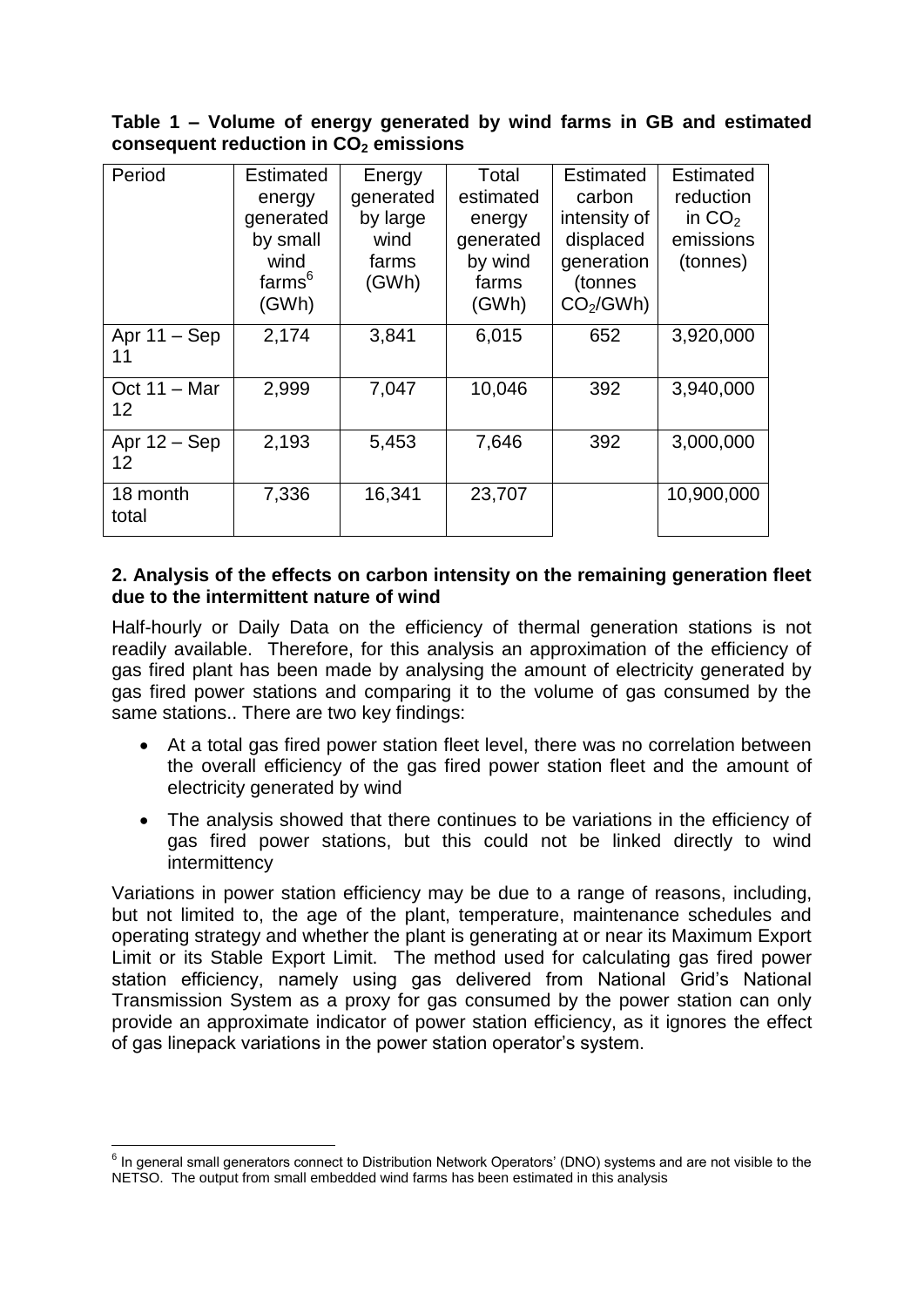## **3. Analysis of the indirect effects on system carbon intensity due to over forecasting wind output**

Should actual output from the wind farm fleet be less in real time than that forecast it may be that Short Term Operating Reserve has to be committed to cover this shortfall. In many cases Short Term Operating Reserve need not be committed to cover a shortfall in wind output, for example:

- Demand may turn out to be lower than forecast, with the wind and demand forecast errors cancelling each other out
- A proportion of GB's installed wind capacity has been built behind the derogated B1 and B6 boundaries. As such, it has often been the case that a significant proportion of the additional reserve requirement for wind can be held within the B6 boundary $\prime$
- The shortfall can be met by synchronised generating capacity (regulating reserve). This circumstance does not warrant further analysis beyond that in section 2 as the energy to meet the shortfall would be provided by the next most economic generator, which would also have been the case had the wind farms not been built

The volume of energy provided by Short Term Operating Reserve estimated to be due to wind output being lower than forecast is shown in **Table 2**. These figures were calculated by comparing forecast wind output with wind output outturn, reserve levels and energy requested from Short Term Operating Reserve throughout each period. Short Term Operating Reserve is provided by open cycle gas turbines, diesel generators, pump storage and demand reduction, it is assumed that its' average carbon intensity is similar to coal - 912 tonnes  $CO<sub>2</sub>/GWh$ . If there were no wind farms this energy would have been generated by the next most economic generator(s) which would likely have been a CCGT from October 2011 to September 2012. If so, the carbon intensity would increase by 520 tonnes  $CO<sub>2</sub>/GWh$ . From April 2011 to September 2011 the next most economic generator could equally have been a coal fired generator or a CCGT. Assuming an average carbon intensity for gas and coal for this period gives an increase in carbon intensity of 260 tonnes CO<sub>2</sub>/GWh for this energy.

 7 E.g.: 1000MW of coal fired generation capacity might be constrained by the B6 boundary. The forecast wind output might be 1100MW. In real time the actual wind output might turn out to be 700MW. The 400MW loss can be covered by being able to generate 400MW more on the coal fired generators that are located within B6 (with 600MW of coal fired capacity remaining constrained)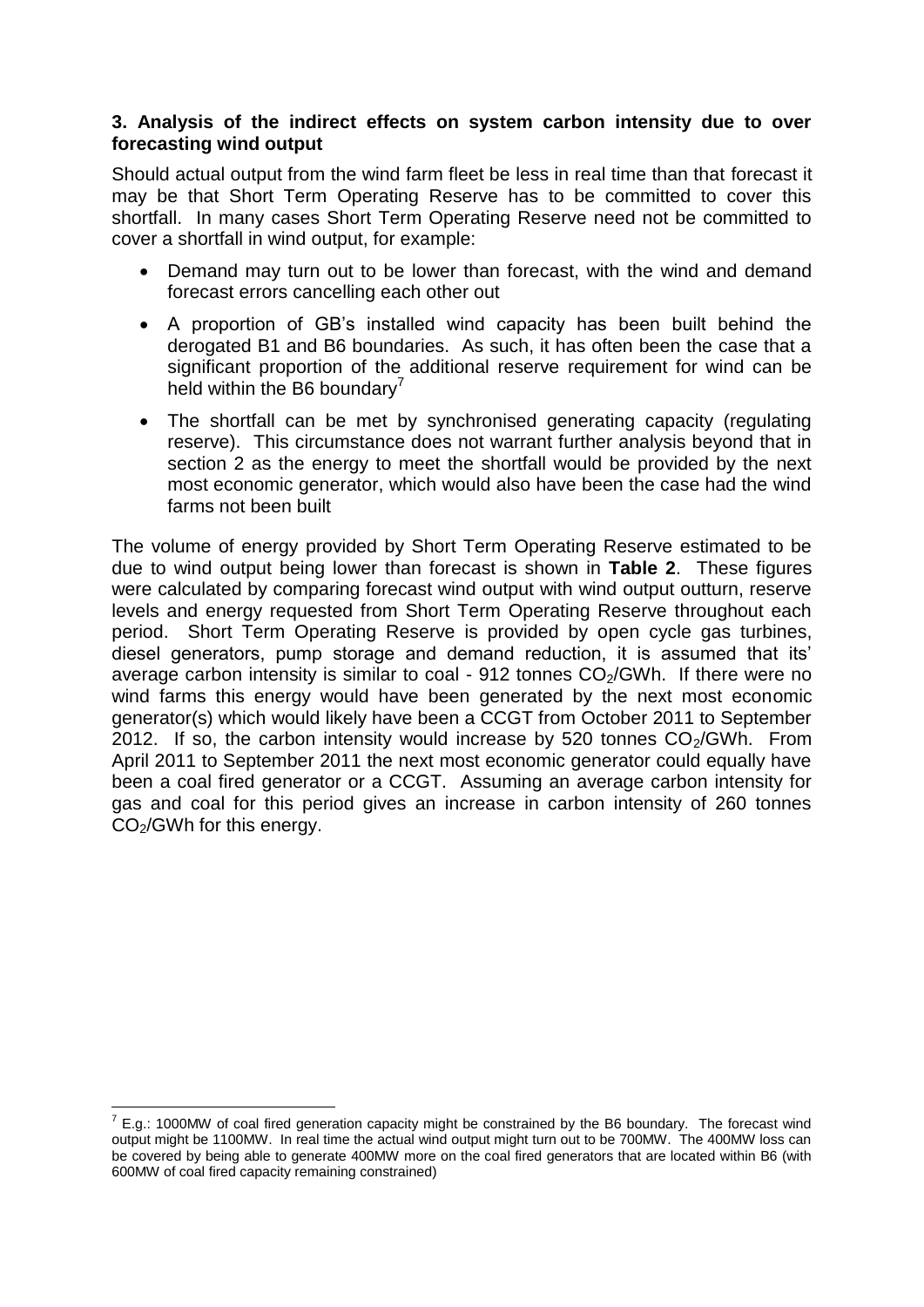**Table 2 – Energy provided by Short Term Operating Reserve in GB which is estimated to be due to wind output being lower than forecast and consequent estimated additional CO2 emissions**

| Period                      | Energy<br>provided<br>by Short<br>Term<br>Operating<br>Reserve<br>(GWh) | Energy provided by<br><b>Short Term</b><br><b>Operating Reserve</b><br>which is estimated<br>to be due to wind<br>output being lower<br>than forecast<br>(GWh) | Estimated<br>increase in<br>carbon<br>intensity for<br>this energy<br>(tonnes<br>CO <sub>2</sub> /GWh) | Estimated<br>additional<br>CO <sub>2</sub><br>emissions<br>(tonnes) |
|-----------------------------|-------------------------------------------------------------------------|----------------------------------------------------------------------------------------------------------------------------------------------------------------|--------------------------------------------------------------------------------------------------------|---------------------------------------------------------------------|
| Apr $11 -$ Sep<br>11        | 74                                                                      | 10                                                                                                                                                             | 260                                                                                                    | 2,600                                                               |
| Oct $11 - \text{Mar}$<br>12 | 129                                                                     | 11                                                                                                                                                             | 520                                                                                                    | 5,700                                                               |
| Apr $12 -$ Sep<br>12        | 43                                                                      | 1                                                                                                                                                              | 520                                                                                                    | 520                                                                 |
| 18 month<br>total           | 246                                                                     | 22                                                                                                                                                             |                                                                                                        | 8,800                                                               |

# **Conclusion**

**Table 3** summarises the estimated benefit and indirect effects on carbon intensity attributable to the wind farm fleet.

| Table 3 – Estimated benefit and indirect effects on carbon intensity |  |  |  |  |
|----------------------------------------------------------------------|--|--|--|--|
|----------------------------------------------------------------------|--|--|--|--|

| Period                      | <b>Estimated</b><br>reduction in $CO2$<br>emissions (million<br>tonnes) | <b>Estimated</b><br>additional CO <sub>2</sub><br>emissions due to<br>intermittency<br>impact (million<br>tonnes) | Reduction of<br>benefit (%) |
|-----------------------------|-------------------------------------------------------------------------|-------------------------------------------------------------------------------------------------------------------|-----------------------------|
| Apr $11 -$ Sep<br>11        | 3,920,000                                                               | 2,600                                                                                                             | 0.066%                      |
| Oct $11 - \text{Mar}$<br>12 | 3,940,000                                                               | 5,700                                                                                                             | 0.14%                       |
| Apr $12 -$ Sep<br>12        | 3,000,000                                                               | 520                                                                                                               | 0.017%                      |
| 18<br>month<br>total        | 10,900,000                                                              | 8,800                                                                                                             | 0.081%                      |

Over the 18 month period the electricity generated by wind farms reduced the requirement for electricity from other sources by 23,707 GWh, resulting in an estimated 10.9 million tonnes less  $CO<sub>2</sub>$  being emitted. Because there were wind